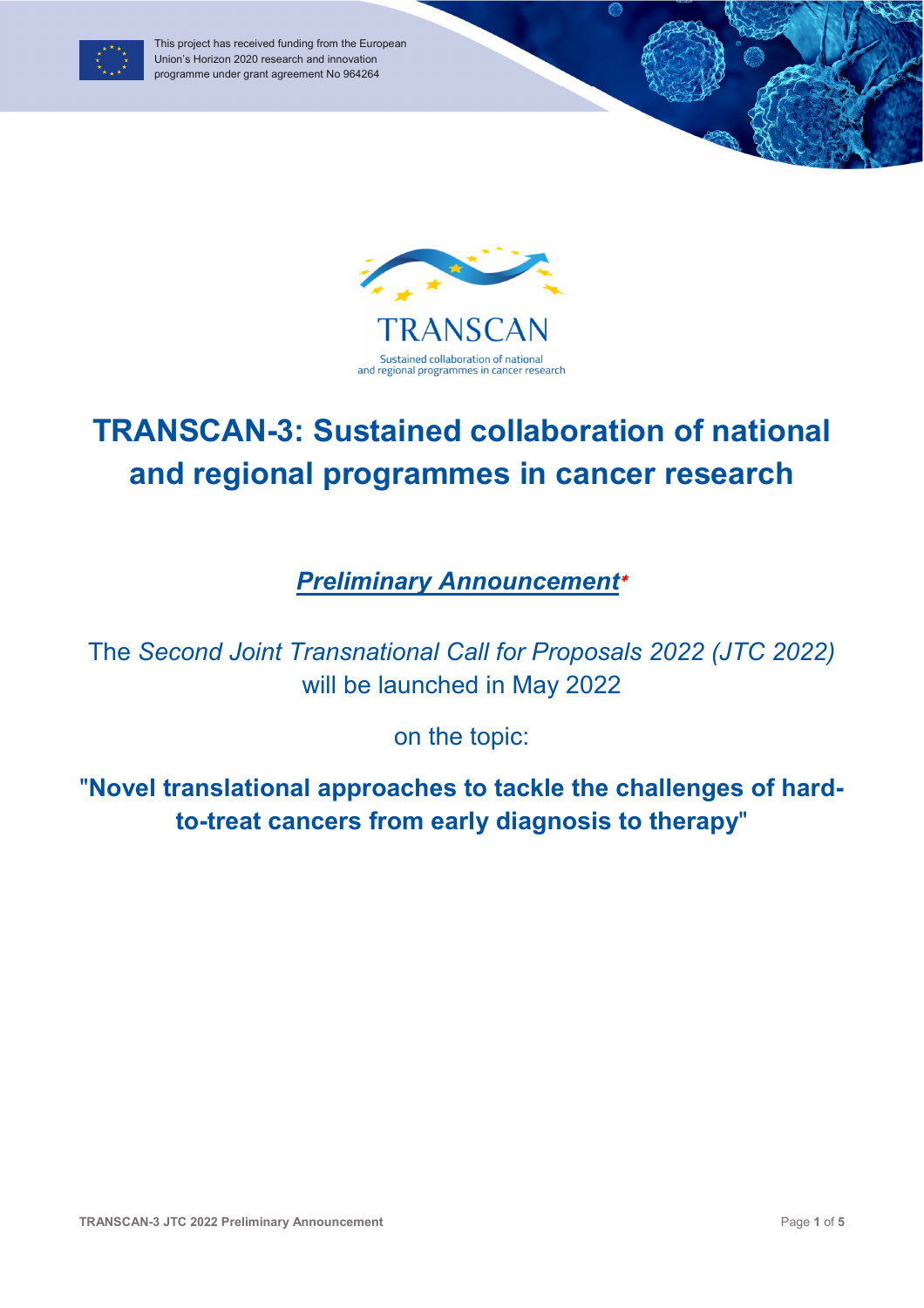

The ERA-NET TRANSCAN-3, in continuity of the preceding ERA-NET TRANSCAN-2, has the goal of coordinating national and regional funding programmes for research in the area of translational cancer research. The specific challenge is to promote a transnational collaborative approach between scientific teams in demanding areas of translational cancer research while avoiding the duplication of efforts and ensuring a more efficient use of available resources, to produce significant results of higher quality and impact, and share data and infrastructures.

The following **funding organisations** have agreed to participate in the JTC 2022 of TRANSCAN-3:

- Austrian Science Fund (FWF), Austria *(decision pending)*
- Research Foundation Flanders (FWO), Belgium, Flanders *(decision pending)*
- Fund for Scientific Research FNRS (F.R.S.-FNRS), Belgium, French speaking community
- Estonian Research Council (ETAg), Estonia
- French National Cancer Institute (INCa), France
- ARC French Foundation for Cancer Research (ARC Foundation), France
- Federal Ministry of Education and Research (BMBF), Germany
- National Research, Development and Innovation Office (NKFIH), Hungary *(decision pending)*
- Health Research Board (HRB), Ireland
- The Chief Scientist Office of the Ministry of Health (CSO-MOH), Israel
- Ministry of Health (IT-MOH), Italy
- Alliance Against Cancer (ACC), Italy
- Fondazione Regionale per la Ricerca Biomedica (FRRB), Lombardy, Italy
- Tuscany Region (TuscReg), Tuscany, Italy
- Latvian Council of Science (LCS), Latvia
- National Research Fund (FNR), Luxembourg *(decision pending)*
- Research Council of Norway (RCN), Norway
- Norwegian Cancer Society (NCS), Norway
- National Centre for Research and Development (NCBR), Poland
- Executive Agency for Higher Education, Research, Development and Innovation Funding (UEFISCDI), Romania
- Slovak Academy of Sciences (SAS), Slovakia
- National Institute of Health Carlos III (ISCIII), Spain
- The Scientific Foundation of the Spanish Association Against Cancer (FCAECC), Spain
- The Foundation for the support of the Applied Scientific Research and Technology in Asturias (FICYT), Spain
- Ministry of Science and Technology (MoST), Taiwan
- The Scientific and Technological Research Council of Turkey (TUBITAK), Turkey *(decision pending).*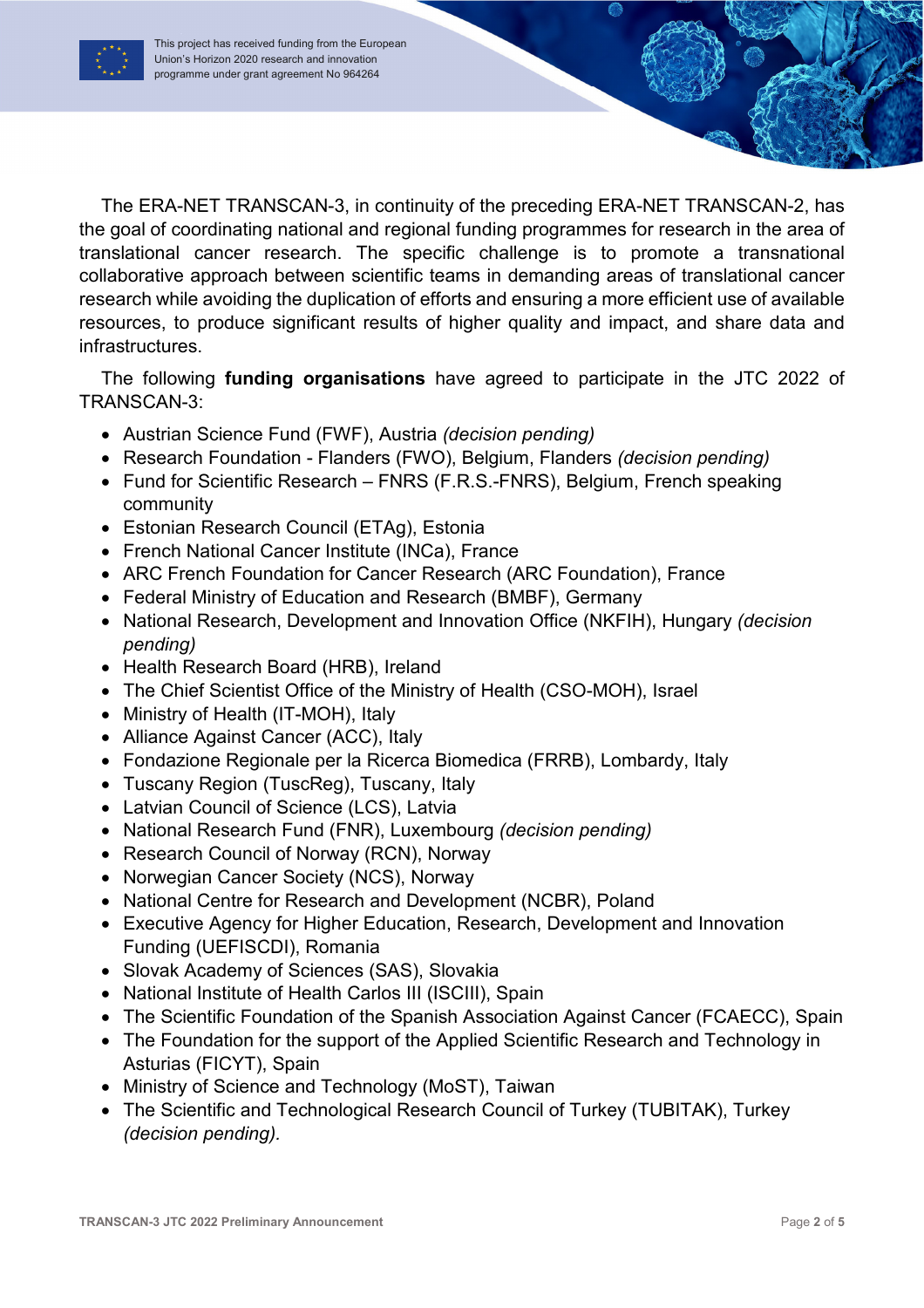

The call will be published simultaneously by funding organisations in their respective countries and on the TRANSCAN website: **https:/transcan.eu**.

The TRANSCAN-3 JTC 2022 will be implemented through a two-stage submission procedure: pre-proposals and full proposals.

The call is planned to be launched on **May 23rd 2022** with a submission deadline for preproposals in **July 2022**. It is expected that consortia invited to the full-proposal stage will be asked to submit their proposal in **December 2022**.

Interested researchers and/or research teams are advised to prepare and make necessary contacts and arrangements towards preparing applications. Please see below the details of the call topics and an outline of eligibility criteria. They will be further detailed when the JTC 2022 is published.

## **AIMS OF THE CALL**

The JTC 2022 of TRANSCAN-3 will focus on:

## **"Novel translational approaches to tackle the challenges of hard-to-treat cancers from early diagnosis to therapy "**

Proposals must be centred on one or more of the hard-to-treat-cancers (HTTC) subtypes characterized by very poor prognosis (5-year survival rate<25%) and for which survival has not improved significantly over the last decades, namely glioblastoma, oesophageal, pancreatic, gallbladder, liver, and lung/pleural cancers.

Current difficulties include the inadequacy of standard diagnostic tools or established early detection methods in the general population, but also the inefficacy of available treatment options, due to intrinsic resistance and/or ineffective drug delivery. In the context of translational cancer research, this call for proposals comprises three specific aims. Proposals will have to cover at least one of the undermentioned aims or sub-aims.

**Aim 1: Identification/validation of novel early diagnostic approaches.** Early detection and diagnosis (ED&D) research seek to detect and diagnose consequential precancerous changes and cancer at the earliest possible point at which an effective intervention might be made, reducing the burden of late-stage disease. Any of the areas identified below can be eligible for funding:

• Identification and validation of novel biomarkers/signatures for HTTC, to better understand disease trajectory of very early/pre-cancerous lesions and help patient stratification in terms of risk, diagnosis/prognosis, response to treatment;

• Non-confirmatory clinical trials of ED&D technologies or approaches, in particular data and computation-driven approaches.

Proposals may include hypothesis-driven studies on a variety of biomarkers, e.g. structural, functional, molecular, genetic biomarkers; digital biomarkers are eligible only in combination with other bio-signatures. In all cases, a clear pathophysiological correlate and studies on human participants or tissue should be included in the proposal.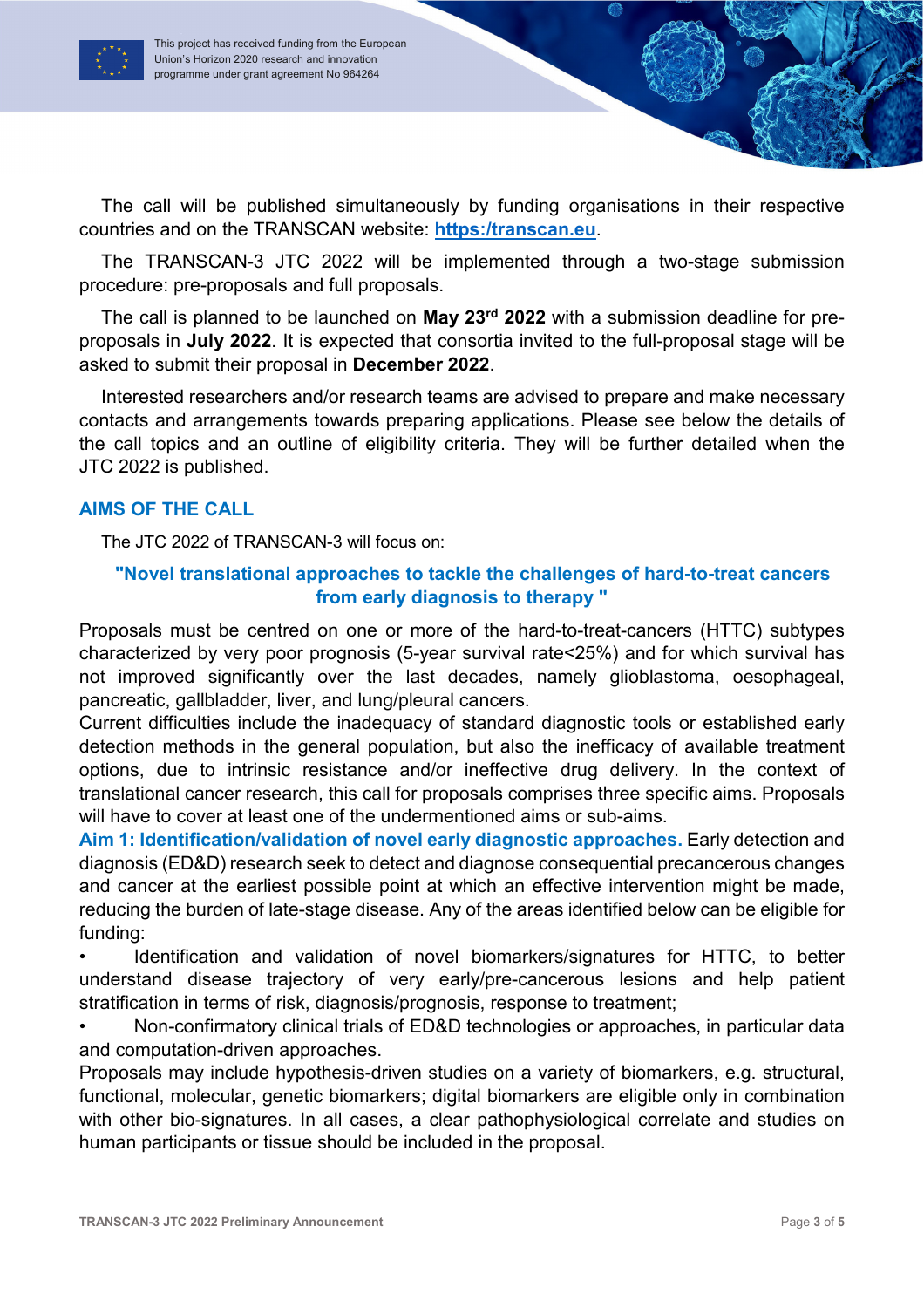**Aim 2: Identification/validation of novel therapeutic approaches.** Although ED&D may significantly reduce the disease burden, HTTC are often characterised by an intrinsic resistance to available treatments. Therefore, it is of foremost importance to understand the biological processes that make these cancers "hard to treat", and consequently to elaborate more effective therapeutic strategies, also to improve the patients' quality of life. We welcome proposals aimed at:

• Identification and validation of novel therapeutical targets, based on better insights on resistance mechanisms, tumour heterogeneity, cellular plasticity, tumour microenvironment, immune responses, metastatic process, tumour dormancy. Novel targets should be evaluated in translational studies with regard to their impact on treatment efficacy and patient benefits. Any in-vitro model systems must closely relate to the human disease.

Development of novel therapeutics/therapeutic approaches, through phase I and II clinical trials investigating combinations of available treatments, e.g. targeting multiple pathways, including immune/inflammatory, neoangiogenic and proliferative pathways, new therapeutics, new administration schemes, nutritional support, and other measures to maximise patient outcome and quality of life.

**Aim 3: Development of novel drug delivery strategies.** The overarching challenge associated with effective treatment of any cancer is to minimize undesired effects while maximizing therapeutic benefits. For HTTC two additional issues arise: (i) traditional targeted drug delivery strategies suffer from limited capacity of the delivery vehicles preventing sufficient drugs reaching the cancer site which restricts the efficacy of treatment; and (ii) to access the tumour the drug needs to cross endogenous barriers, such as the blood brain barrier and tissue stroma. Therefore, we welcome proposals that aim at developing novel drug delivery systems for HTTC by:

- achieving site-specific targeting; and/or
- controlling release rate.

Interdisciplinary approaches that combine polymer science and nanotechnology, pharmaceutics, bioconjugate chemistry, and molecular biology are particularly supported.

Applicants will have the opportunity to add an additional section for **capacity building activities** (with an associated separate budget, in compliance with rules of their respective national/regional funding organisations). These activities have to be coherent with the objectives of the research project, and aimed to strengthening the ability of participating team(s) to perform the work detailed in the project plan as well as to improve, in the long term, the quality and potential of the translational research performed by the team(s).

## **MAIN ELIGIBILITY CRITERIA**

Only transnational projects will be funded. Each research consortium must involve a minimum of three (3) and a maximum of six (6) eligible partners from at least three (3) different countries participating in the call. In addition, a research consortium must not involve more than two (2) research groups from one country.